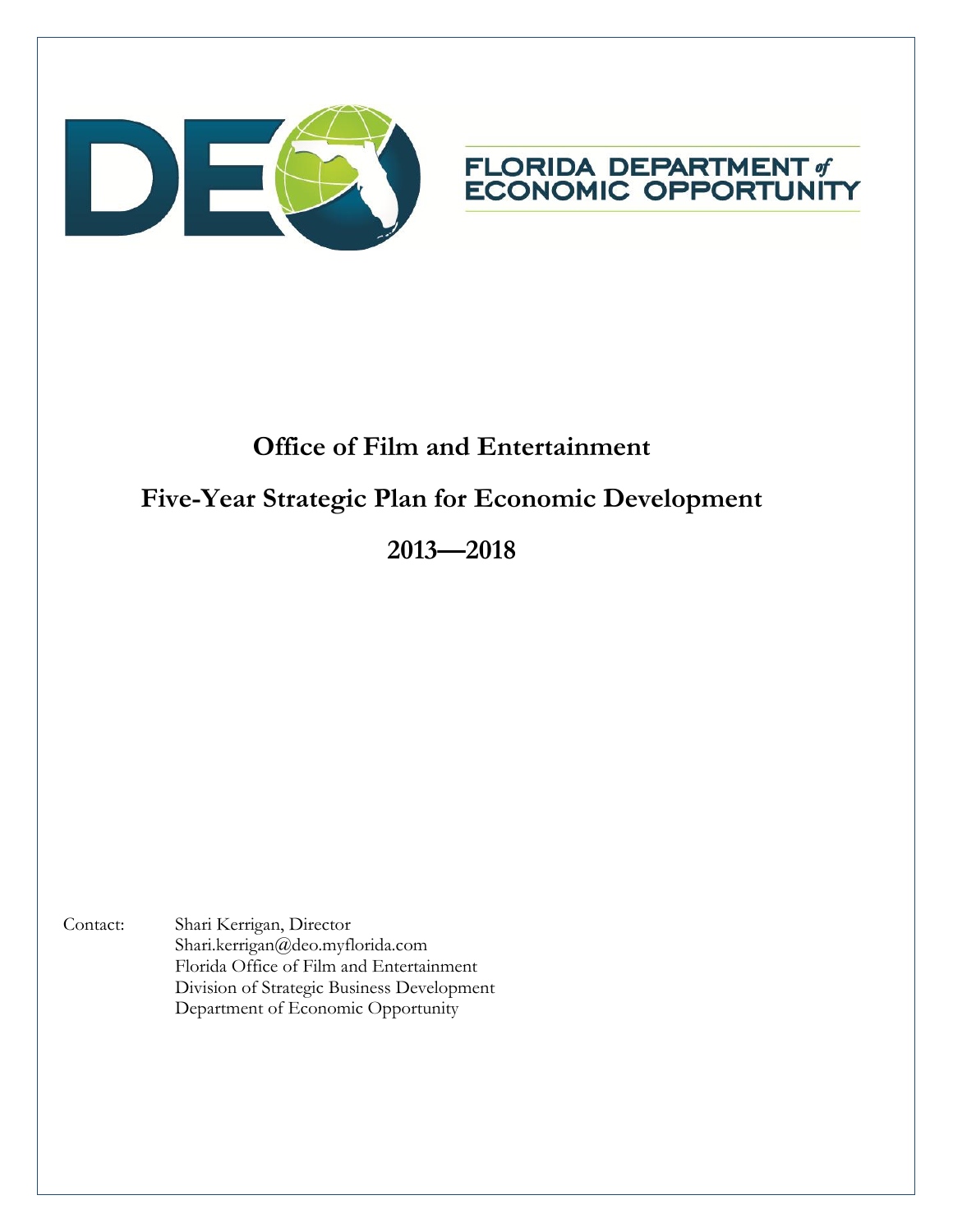THIS PAGE INTENTIONALLY LEFT BLANK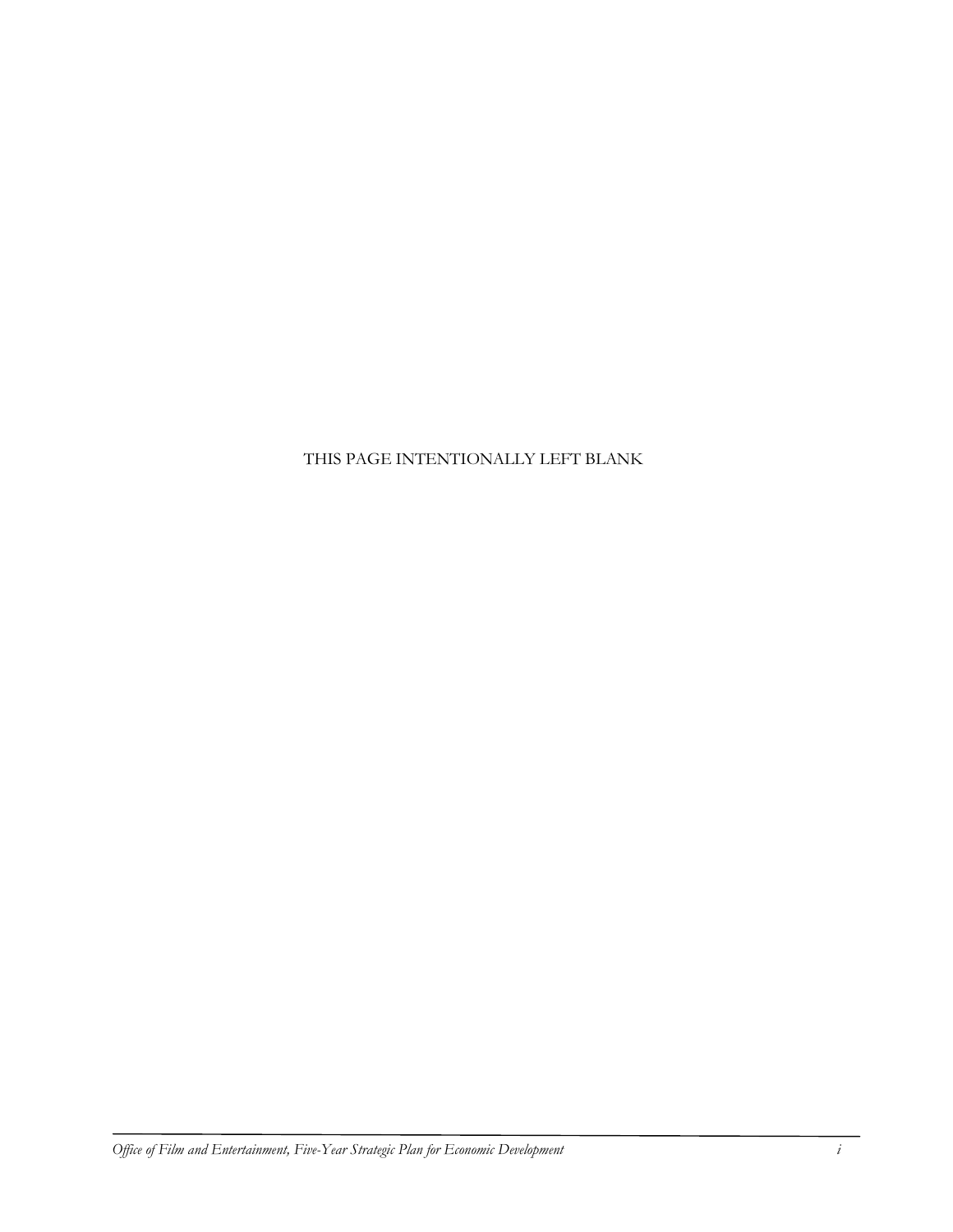# **TABLE OF CONTENTS**

| The Film & Entertainment Industry Strategic Plan for Economic Development At-a-Glance 13 |
|------------------------------------------------------------------------------------------|
|                                                                                          |
|                                                                                          |
|                                                                                          |
|                                                                                          |
|                                                                                          |
|                                                                                          |
|                                                                                          |
|                                                                                          |
|                                                                                          |
|                                                                                          |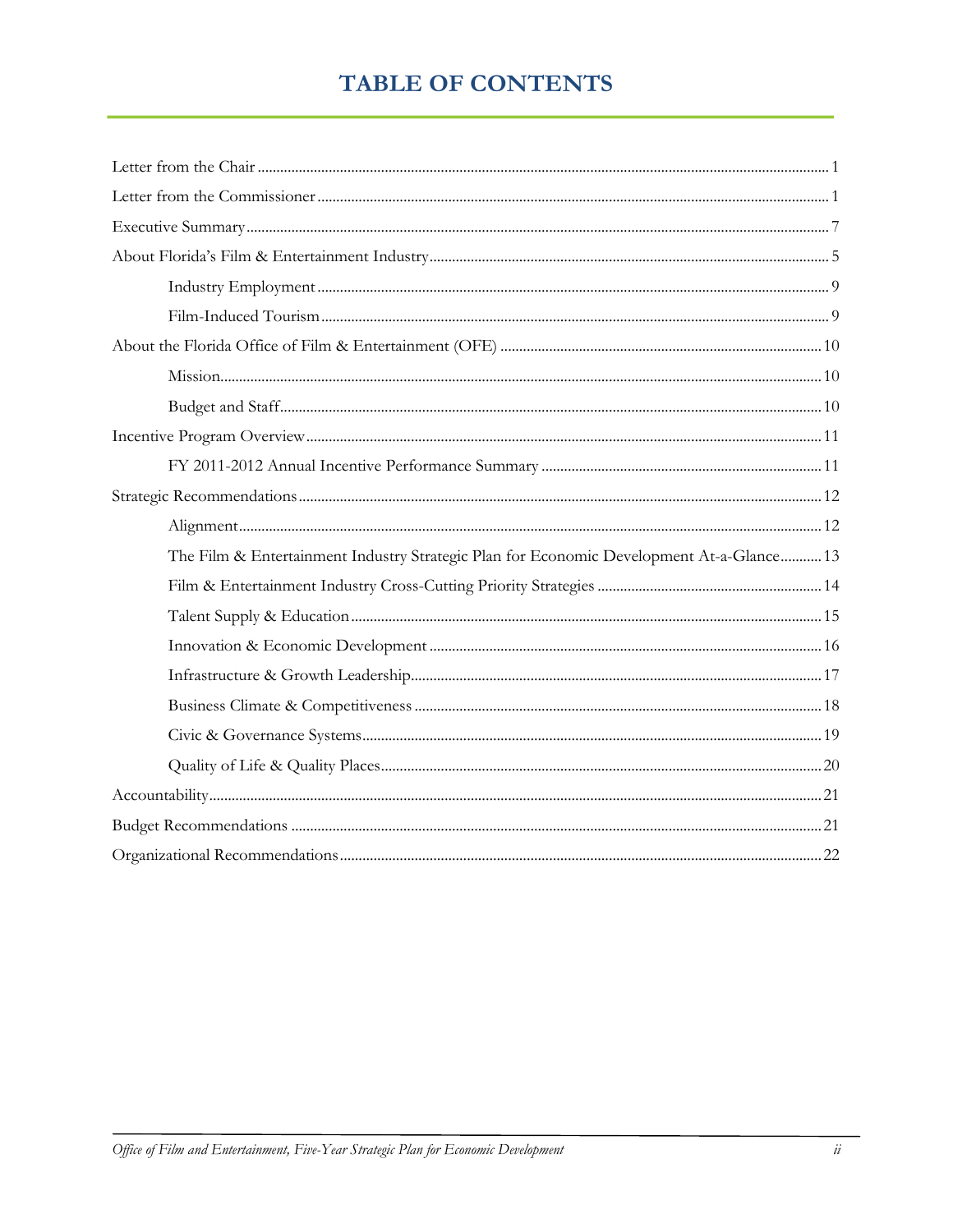#### THIS PAGE INTENTIONALLY LEFT BLANK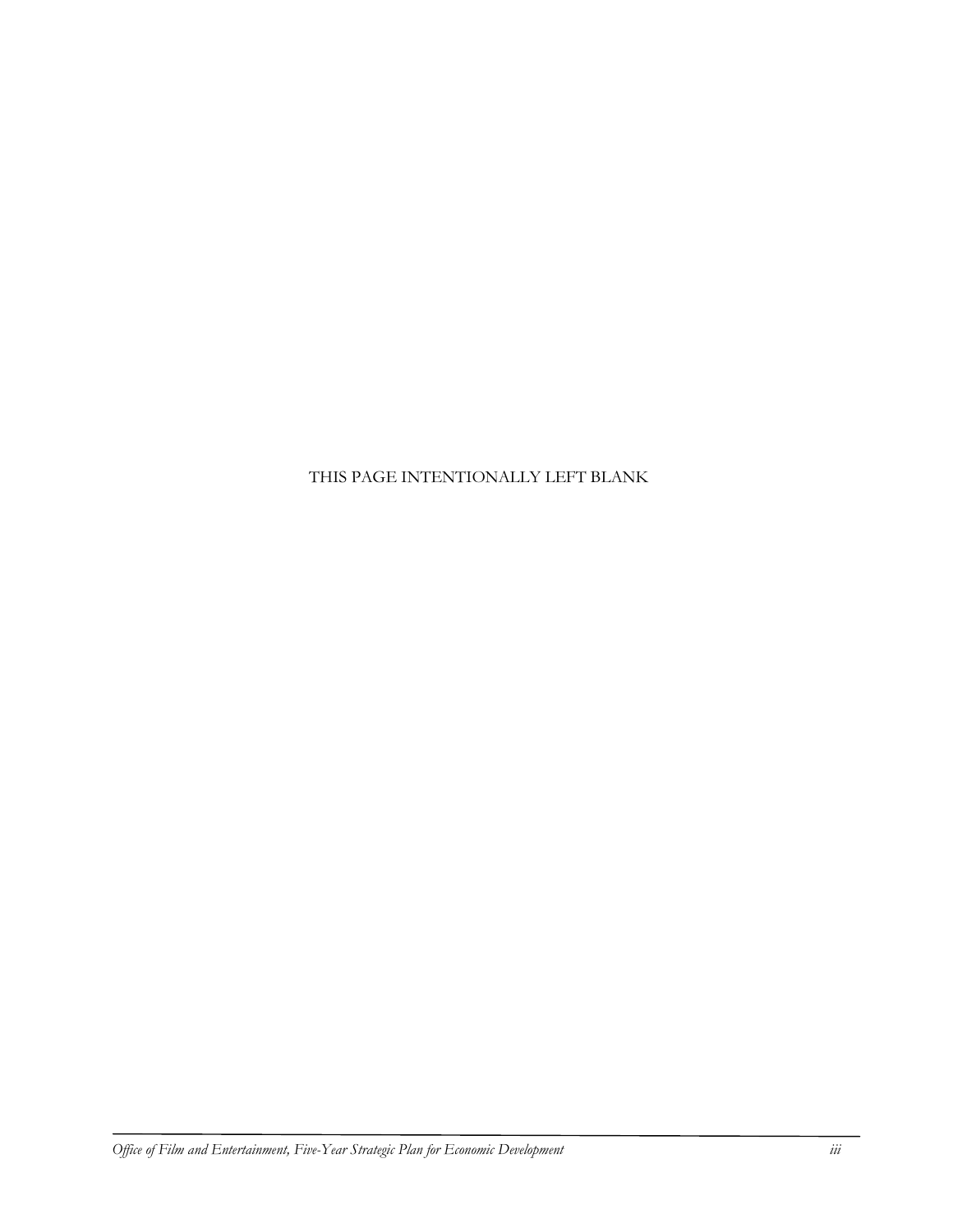

# **Letter from the Chair**

Dear Friends,

As Chairman of the Florida Film and Entertainment Advisory Council (FFEAC), and on behalf of my fellow

Council members, I am pleased to present this five year strategic plan for the state's Office of Film & Entertainment (OFE).

Through an intense one-day workshop hosted by Collaborative Labs of St. Petersburg College, research of prior reports and a web-based public comment period, the planning team has assembled the following strategies for the film and entertainment industry, as well as how they are to be supported by the state's Office of Film & Entertainment.

The film and entertainment industry in our state has experienced substantial growth in recent years, due in large part to our constant efforts in shining the spotlight on Florida as the premiere location for film, television, music and other areas of entertainment. This first step in alignment is the most critical. When we all work together, we can and will accomplish so much more.

On behalf of the entire planning team, I thank you for your contributions and support of this effort.

All my best,

Tulcho

# **Letter from the Commissioner**

Dear Friends,

In November 2011, I had the opportunity to join the Department of



Economic Opportunity's Division of Strategic Business Development team in a day-long workshop with stakeholders at Collaborative Labs at St. Petersburg College. There, we addressed important issues facing the state's economy and created the framework for *Florida Strategic Plan for Economic Development*. The Department asked the business community, educational institutions, policy makers, the general public and more a bold question: "What can state government do—or stop doing—that will assist you in your job creation efforts?"

Nearly one year later, I called on you to join the discussion as stakeholders in Florida's film and entertainment industry—a year-round economic engine for the Sunshine State. You brought innovative ideas and solutions to the table, engaged in open and honest dialogue, and stepped up to the plate to help formulate the OFE's five year plan.

On behalf of myself and the entire OFE team, I thank you for your constant support of the industry and of the office.

Many thanks,

Shari Kerrigan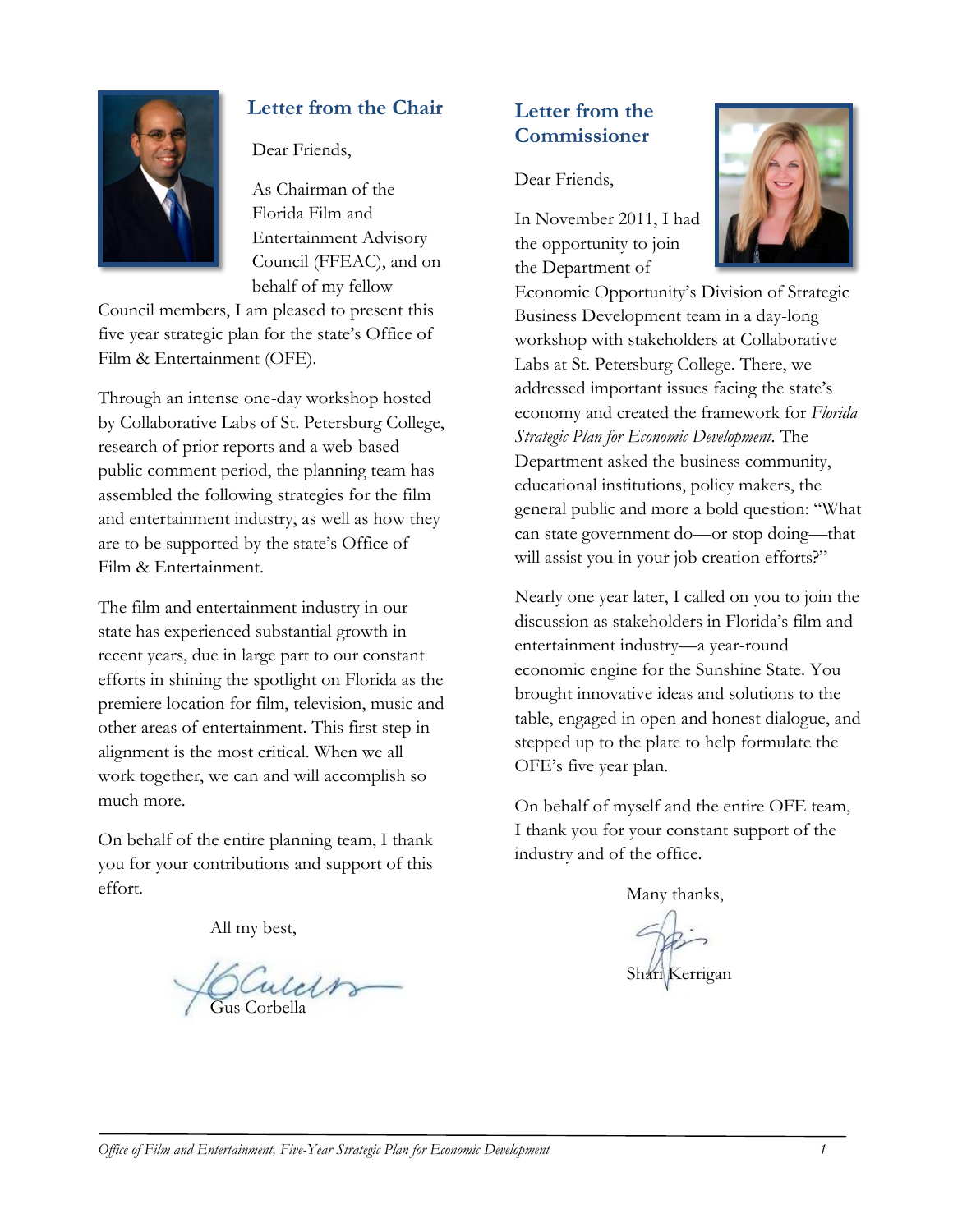THIS PAGE INTENTIONALLY LEFT BLANK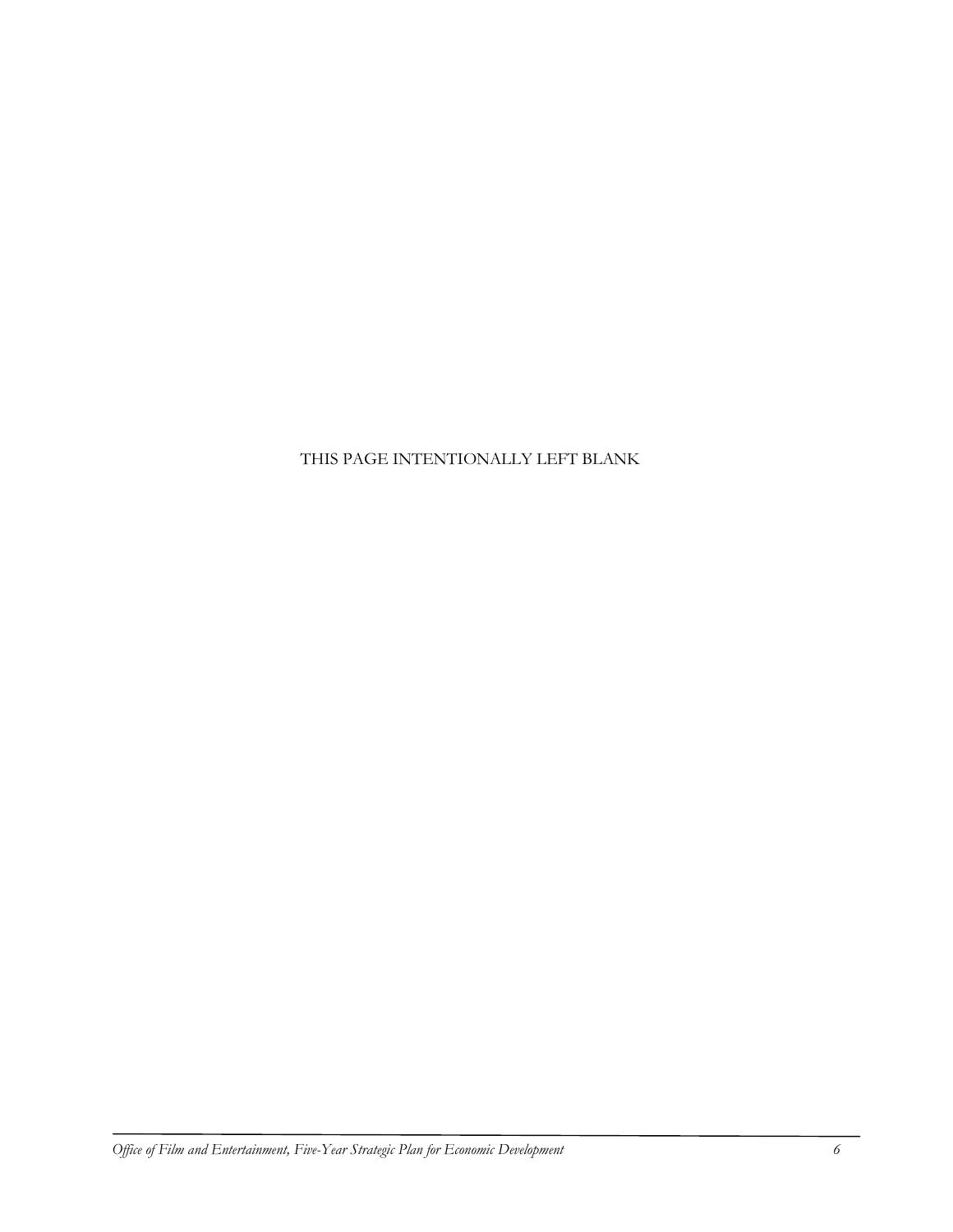# **EXECUTIVE SUMMARY**

Florida's film and entertainment industry is truly unique. It is important to the Florida economy as a major driver of employment and personal income, attracting revenue from other states and countries to be spent locally on wages and film production services. Florida's year-round sunshine, moderate climate, diverse scenery and business-friendly incentive program give the state an advantage over competitors. However, it is important that the industry's businesses and support organizations, like the Florida Office of Film and Entertainment (OFE), strive to constantly improve to ensure a competitive edge. This five-year strategic plan is the framework for aligning business and job creation in both the private and public sectors behind and in support of the industry.

Mandated by 288.1251, Florida Statutes, the OFE is required to submit a five-year strategic plan to be updated on an annual basis. Planning staff for the Department brought together a diverse group of film, entertainment and production stakeholders to discuss and agree on a unified direction for the industry in a statewide seminar held at Collaborative Labs at St. Petersburg College. This framework uses the common vision, goals and objectives as identified in the *Florida Strategic Plan for Economic Development*, and also uses the Florida Chamber Foundation's Six Pillars of Florida's Future Economy™. The 15 strategies address the issues affecting the industry. Tactics outlining the OFE's role in advancing the strategies are listed below each one. Metrics for accountability of the public support entity are included in the plan.

It took cooperation, collaboration and consensus to build this five-year strategic plan; it will take the same efforts to carry out the recommendations within that will lead to business and job creation in Florida. The strategies are designed to address the wide array of complex issues facing Florida's film and entertainment industry. Together, we can make Florida the number one state in the country for film, entertainment and production.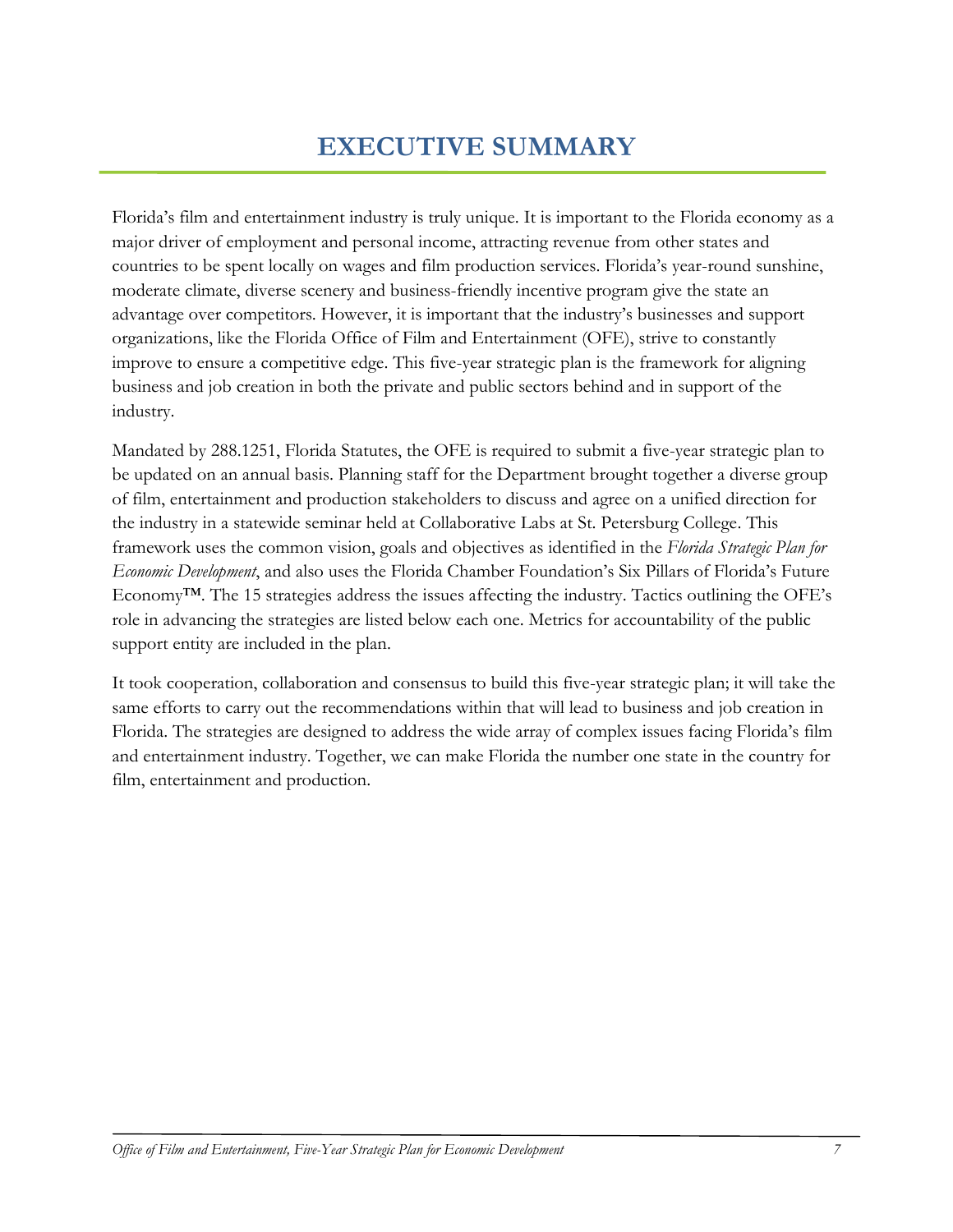## THIS PAGE INTENTIONALLY LEFT BLANK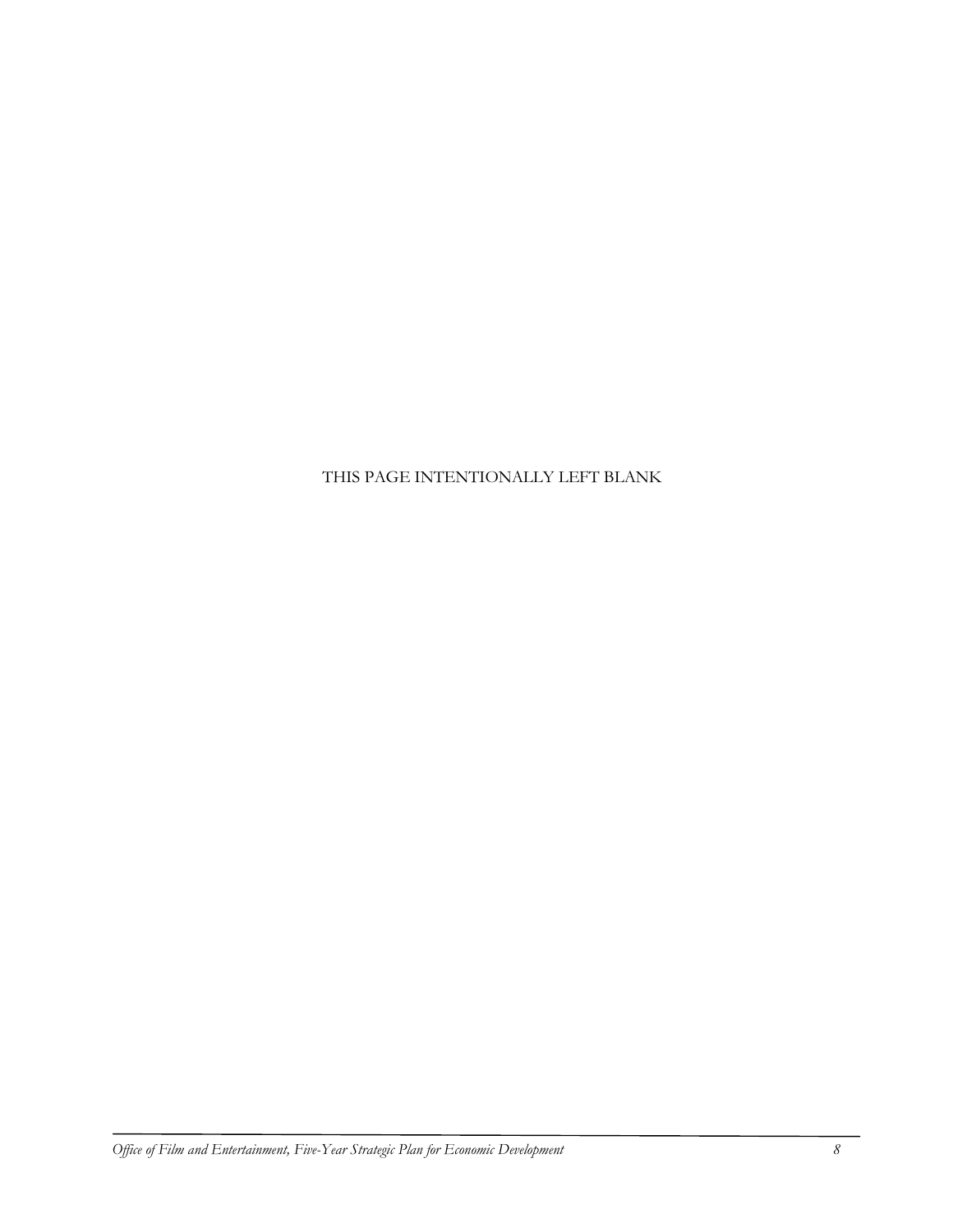# **ABOUT FLORIDA'S FILM & ENTERTAINMENT INDUSTRY**

The State of Florida has a long history in the motion picture industry thanks to its year-round sunshine, moderate climate and spectacular scenery. Overall, the Film and Entertainment Industry is important to Florida's economy as a driver of employment, attracting revenue from other states and countries. According to the Association of Film Commissioners International (AFCI), when a highbudget feature film shoots on location, it can inject as much as \$260,000 per day into that location's economy. A high-budget weekly TV series will spend as much as \$300,000 per day on location.

Florida is home to Univision, the number one Spanish-language television network in the world. Headquartered in New York City, Univision has its major studios, production facilities, and operations in Doral, Florida. Additionally, Telemundo, with studios based in Miami, is the fastestgrowing Spanish-language broadcast network for the third consecutive month among the coveted adults 18-49 demographic as of August 2012.

In addition to Florida's history with traditional types of entertainment productions, the state has a growing share of the interactive digital media entertainment industry sector. Digital media entertainment products meld together entertainment software development and publishing to provide Florida a further strategic opportunity for diversifying the economy via the entertainment industry sector. As an added bonus, the skill sets associated with this segment of the industry crosswalks to the modeling and simulation industry sectors, also important growth sectors for Florida's economy.

#### **Industry Employment**

In 2011, there were 4,240 establishments in Florida in the film and entertainment industry that employed 21,454 Floridians. The annual average wage of \$65,398 for this industry far exceeds the state's average salary of \$42,311. In fact, no major employment sector in Florida has a higher annual average wage than the film and entertainment industry<sup>i</sup>.

#### **Film-Induced Tourism**

Florida is home to many productions responsible for an increase in tourism. Film-induced tourism is defined as "a tourist visit(ing) a destination or an attraction as a result of the destination being featured on television, video, DVD, or the cinema screen." The feature film "Dolphin Tale," which filmed in Clearwater, is an excellent example of how productions sustain other Florida industries such as tourism, entertainment, attractions, and hospitality. Local hotels generated \$736,355 associated with the 5,875 room nights used for cast and crew (per financial incentive audit data). According to the Clearwater Marine Aquarium, since the movie premiered in theaters September 23, 2011, daily visitors have quadrupled, justifying the construction of a second visitor's center. These visitors are estimated to provide a total economic impact to the local economy of approximately \$400 million in 2013, which is estimated to increase to \$2.3 billion in 2016.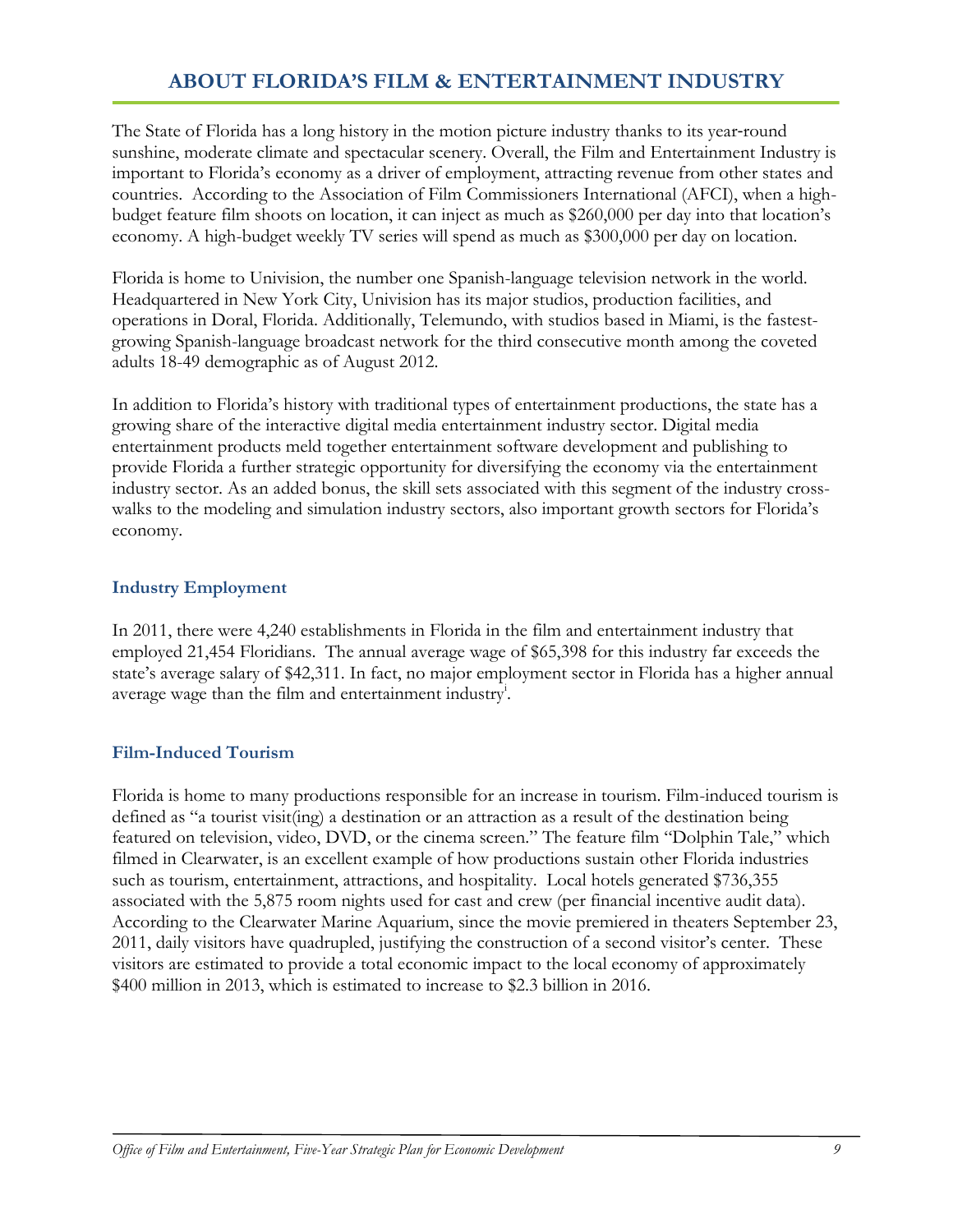The Florida Office of Film & Entertainment (OFE) was originally created in 1999 by then-Governor Jeb Bush as the Sunshine State's official economic development program for the development and expansion of the motion picture and entertainment industry sectors. In 2011, the Legislature and Governor Rick Scott aligned Florida's workforce, community development and economic development functions into one newly-created agency, the Florida Department of Economic Opportunity (DEO). Florida Statute 288.1251 amended OFE's position to the Division of Strategic Business Development within DEO.

Currently, the OFE conducts many activities, such as attracting and promoting film and video production in Florida, facilitating access to filming locations by eliminating bureaucratic "red-tape," serving as a liaison between the industry and government entities, and marketing the state as a world-class production center.

#### **Mission**

The Florida Office of Film & Entertainment builds, supports and markets Florida's entertainment industry. By collaborating with the indigenous entertainment community, OFE implements innovative ways to grow the industry, provide the hands-on, world-class service clients need and deserve, and exceed annual business goals to become a global market leader.

#### **Budget and Staff**

The OFE performs its many duties equipped with five full time staff (including one Los Angelesbased liaison) and an operating budget of \$400,000. These duties include but are not limited to the following:

- Strategic planning and analysis.
- Staff support to the Florida Film Advisory Council and its committees.
- Quarterly and annual industry assessments.
- $\bullet$  Industry production support.
- **Industry business and workforce development.**
- Business recruitment and retention.
- Sales and trade missions.
- $\bullet$  Industry marketing and promotion.
- **Brand development and maintenance.**
- **Industry government liaison services.**
- $\bullet$  Policy and program development.
- Industry communications, education and liaison services.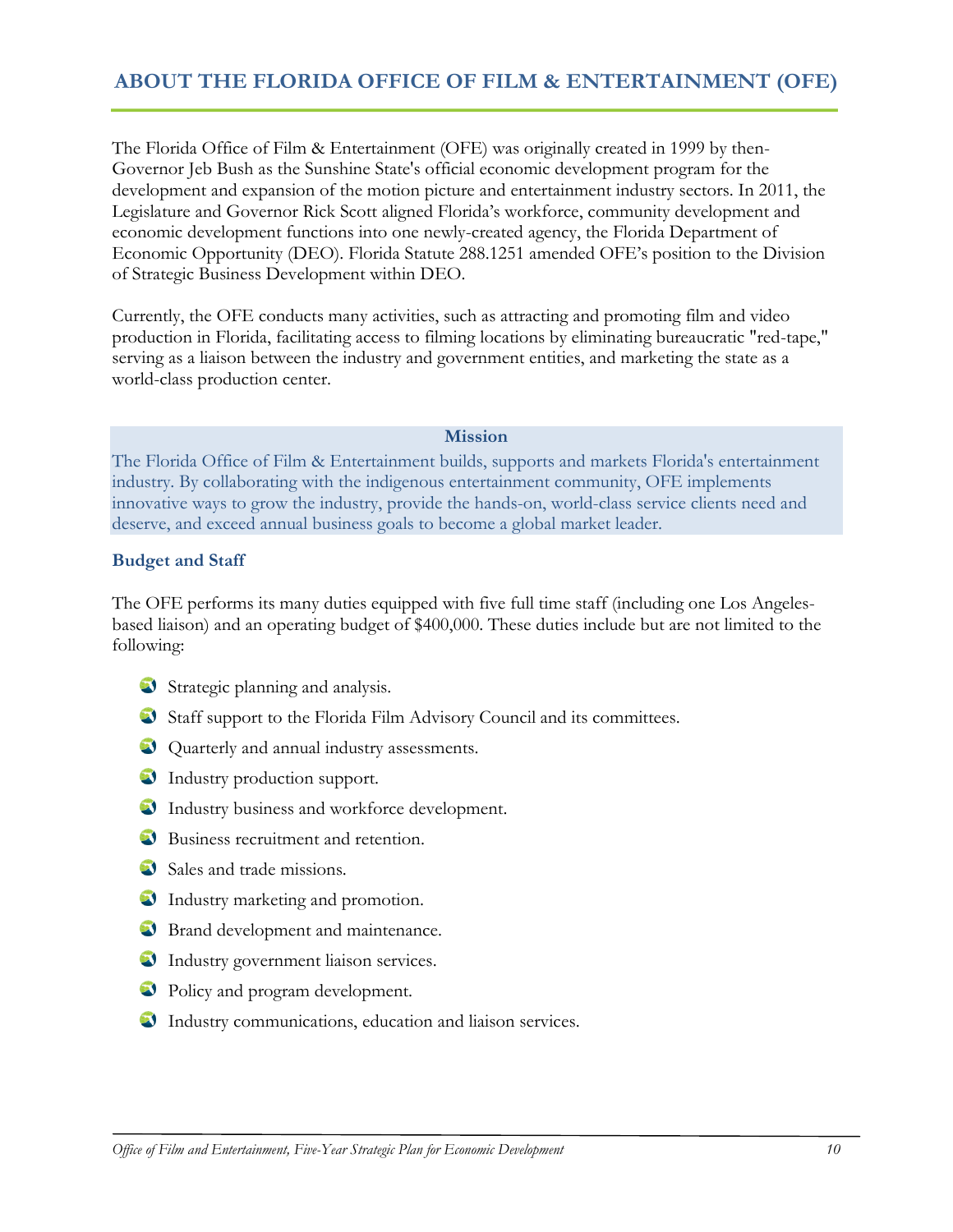# **INCENTIVE PROGRAM OVERVIEW**

The Florida Office of Film and Entertainment (OFE) administers the Florida Entertainment Industry Financial Incentive Program provided for in section 288.1254, Florida Statutes. The program began on July 1, 2010 and sunsets June 30, 2016. The 2010 legislature allocated \$242 million in tax credits initially with an additional \$12 million allocated by the 2011 Legislature. Effective March 2012, the legislature allocated an additional \$42 million in tax credits to the program, totaling \$296 million.

Since the inception of the program on July 1, 2010, the OFE has received and processed 481 applications. The OFE has qualified and certified 230 of those productions for tax credits with projected Florida expenditures of approximately \$1.3 billion. Wages to Floridians associated with the 230 productions are currently projected to be close to \$760 million and are associated with 161,000 jobs for Florida residents.

The OFE awards tax credits to the pre-certified production company upon completion of the project. As a basis for the award, the OFE reviews an audit submitted by the production that has been performed by a Certified Public Accountant. The final tax credit award is calculated as a percentage (20-30%) of each pre-certified projects' final qualified Florida expenditures and cannot exceed \$8 million in total tax credits per project.

## **FY 2011-2012 Annual Incentive Performance Summary**

A total of 169 certified projects completed production, are in process or were awarded tax credits in State Fiscal Year 2011-2012. The projected outcomes for all projects (i.e., verified, pending and those with audits outstanding) are:

- 68,183 positions for Floridians.
- \$309,286,980 in wages for Floridians.
- $\bullet$  \$553,707,406 in Florida qualified expenditures (Florida wages, products or services).
- 1 73,861 lodging/hotel room nights.
- $14,036$  production days.

6 *"The Entertainment Industry Incentive program is the fundamental building block upon which we will continue to develop, attract and grow a more permanent and sustainable film, entertainment and digital media industry here in our state." –Leah Sokolowsky, President, Film Florida* 

*"The tax incentive is key to keeping jobs in Florida."-Andy Schefter, Producer*

*prove it, and they are impressive."* –*Paul Sirmons, former*<br> *OFE Film Commissioner*<br> *m for Economic Development "The Film, TV & Digital Media Tax Credit Incentive Program MUST be the key priority of this effort. It has worked brilliantly since 2005 to attract new production and projects to Florida. The state film office has the numbers to OFE Film Commissioner*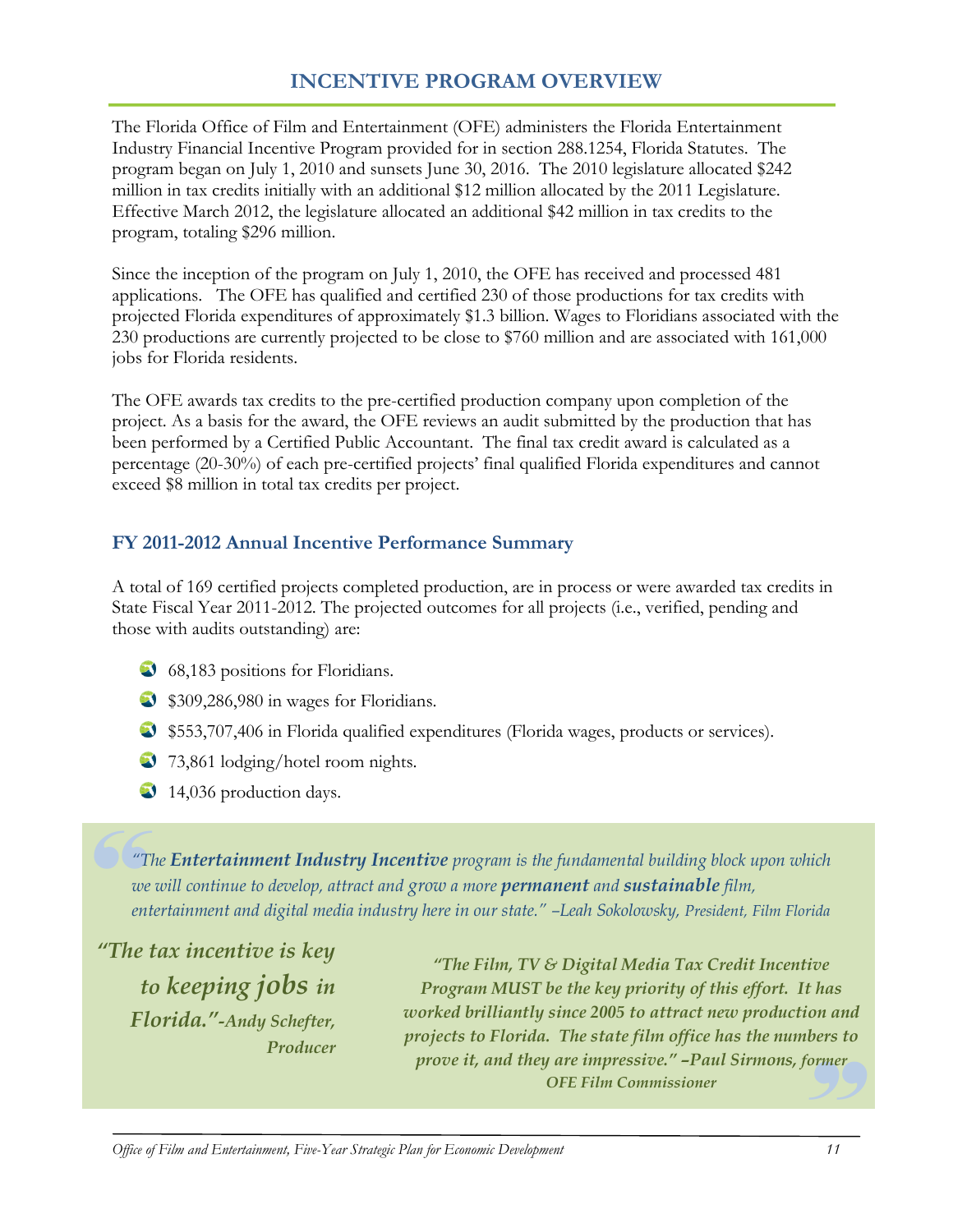# **STRATEGIC RECOMMENDATIONS**

High-level stakeholders from Florida's film & entertainment industry concurred with the state's existing vision as an aspirational description of what to achieve in the future:

#### **Florida will have the nation's top performing economy and be recognized as the world's best place to live, learn, play, work and do business.**

To achieve this bold vision for Florida's film & entertainment industry, the following concerns will need to be addressed:

| <b>Today's Challenges</b>                       | <b>Tomorrow's Opportunities</b>                      |
|-------------------------------------------------|------------------------------------------------------|
| Lack of a unified vision for Florida's film &   | Alignment of industry stakeholders around a          |
| entertainment industry.                         | consensus-backed five-year strategic plan.           |
| Lack of consistency in tax credit and incentive | Consider revisions to the current incentive programs |
| program, and increased competition from other   | to increase competitiveness and maximize the return  |
| states and countries.                           | on investment and benefits to the state.             |
| Short-term nature of projects.                  | Establish a permanent infrastructure to attract and  |
|                                                 | retain long-term productions.                        |
| Workforce graduating from Florida's educational | Establish a permanent and successful industry in     |
| institutions and leaving the state to work in   | Florida to encourage the retention of the graduating |
| competing states                                | workforce.                                           |

# **Alignment**

The statutorily mandated *Florida Five-Year Strategic Plan for Economic Development* (available at [www.floridajobs.org/FL5yrPlan\)](http://www.floridajobs.org/FL5yrPlan) is built on consensus and collaboration from stakeholders throughout Florida. Looking ahead, the success of this plan will depend in large part on the alignment of Florida's state agencies, business community, educational institutions and more to achieve the stated common vision. Film and entertainment is important to Florida's economy, and the state's Office of Film & Entertainment (OFE) took the necessary steps to align the industry statewide.

Statute 288.1251 called for OFE to create a five year strategic plan to guide their activities through 2017. The OFE, as part of DEO, is an organization dedicated to supporting job creation and business growth. Therefore, it was essential to understand the five-year direction of industry-related companies so that OFE could best determine what roles it needs to fill.

DEO's planning staff utilized best practices to gather diverse stakeholders within the film and entertainment industry and develop strategies in line with the state's economic priorities. The vision, three goals, five objectives and 15 strategies for the industry are outlined in the "Film and Entertainment Industry Strategic Plan for Economic Development At-a-Glance." These strategies pave the way for business-led, agency-supported improvement of collaboration among the currently fragmented stakeholders; recruitment and retention of talent supply; increased opportunities for capital; construction of permanent infrastructure; and more. The OFE has developed 25 tactics that will support 13 of the plan's 15 strategies.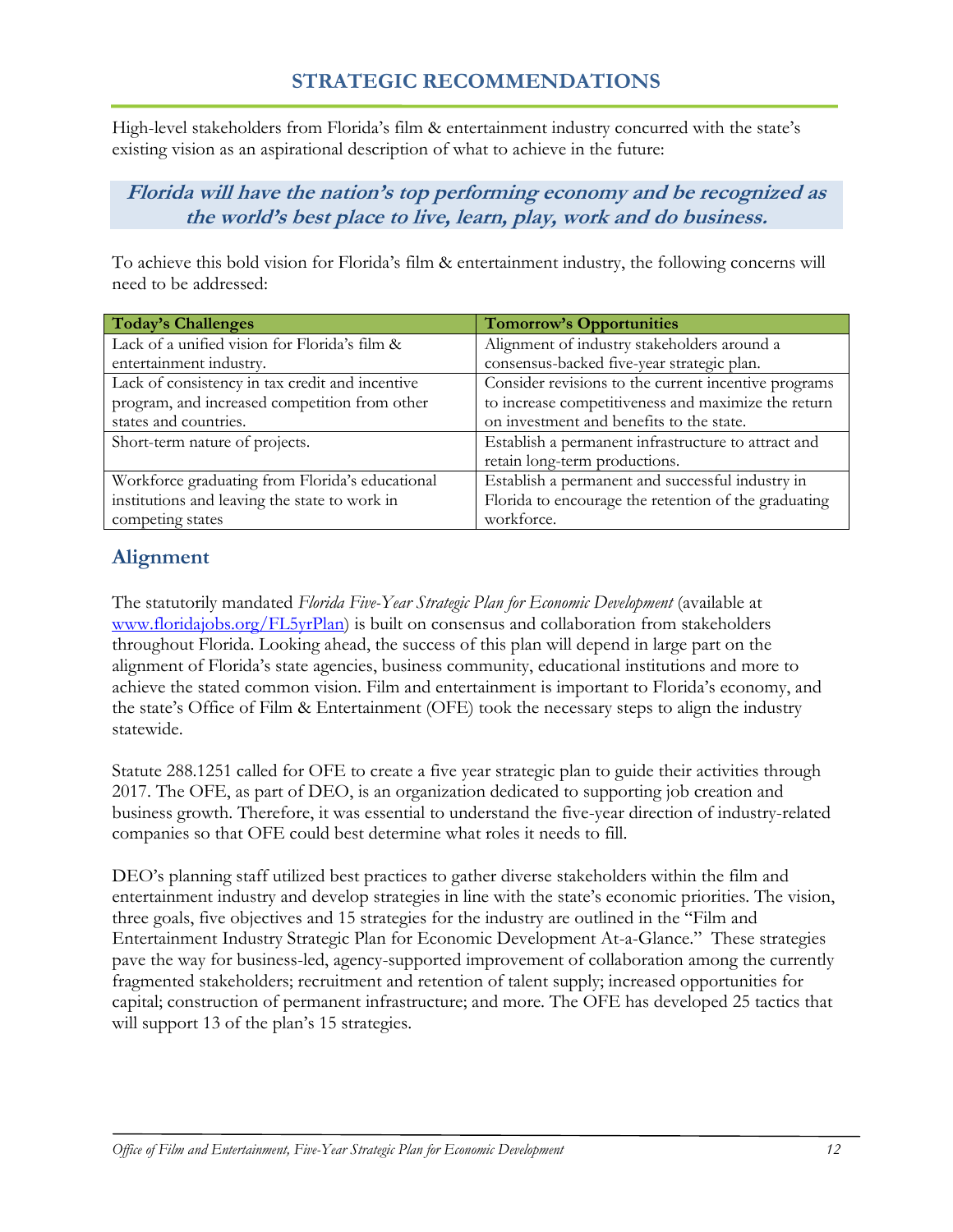# **THE FILM & ENTERTAINMENT INDUSTRY STRATEGIC PLAN FOR ECONOMIC DEVELOPMENT AT-A-GLANCE**

#### **Vision Florida will have the nation's top performing economy and be recognized as the world's best place to live, learn, play, work and do business.**

Goals **Competitiveness** as a location for business, investment, talent, innovation and visitors. Lead the nation in economic growth and prosperity.  $\circ$ Lead the nation in quality of life.  $\circ$ **Objectives o** Improve employment in Florida. **o** Foster opportunities for prosperity. **o** Grow businesses.

Expand global commerce.  $\bullet$  Increase Florida's attractiveness to workers, residents and visitors.  $\circ$ 

#### **Cross-Cutting Strategies**

1. **Strengthen collaboration and alignment among state, regional and local entities that would further the state's economic vision through support of the film and entertainment industry.**

2. **Create, grow and sustain a statewide database viable for multi-media which showcases each region's strengths and opportunities in support of the film and entertainment industry.**

| <b>Area-Specific Strategies</b>                                                                                                                                                                                                                                                                                                                                                                                      |                                                                                                                                                                                                                                                                                                                                                                                                                                                                                                                                                            |                                                                                                                                                                                                                                                                                                                                                                                                                |                                                                                                                                                                                                                                                   |                                                                                                                                                                                                                    |                                                                                                                                                                                                                                                                                                                                                                         |  |
|----------------------------------------------------------------------------------------------------------------------------------------------------------------------------------------------------------------------------------------------------------------------------------------------------------------------------------------------------------------------------------------------------------------------|------------------------------------------------------------------------------------------------------------------------------------------------------------------------------------------------------------------------------------------------------------------------------------------------------------------------------------------------------------------------------------------------------------------------------------------------------------------------------------------------------------------------------------------------------------|----------------------------------------------------------------------------------------------------------------------------------------------------------------------------------------------------------------------------------------------------------------------------------------------------------------------------------------------------------------------------------------------------------------|---------------------------------------------------------------------------------------------------------------------------------------------------------------------------------------------------------------------------------------------------|--------------------------------------------------------------------------------------------------------------------------------------------------------------------------------------------------------------------|-------------------------------------------------------------------------------------------------------------------------------------------------------------------------------------------------------------------------------------------------------------------------------------------------------------------------------------------------------------------------|--|
| <b>Talent Supply</b><br>$\&$<br>Education                                                                                                                                                                                                                                                                                                                                                                            | Innovation &<br>Economic<br>Development                                                                                                                                                                                                                                                                                                                                                                                                                                                                                                                    | Infrastructure &<br><b>Growth Leadership</b>                                                                                                                                                                                                                                                                                                                                                                   | <b>Business Climate &amp;</b><br><b>Competitiveness</b>                                                                                                                                                                                           | Civic &<br>Governance<br><b>Systems</b>                                                                                                                                                                            | <b>Quality of</b><br>Life $\&$<br>Quality<br><b>Places</b>                                                                                                                                                                                                                                                                                                              |  |
| Employ<br>3.<br>innovations in<br>education to lead<br>to increased<br>availability of<br>skilled, permanent<br>workforce and<br>higher paying jobs.<br>Work to retain<br>and attract top<br>industry-skilled<br>professionals to<br>teach at Florida<br>institutions.<br>Partner with<br>5.<br>high schools and<br>higher education<br>institutions to offer<br>industry exposure<br>and experience to<br>students. | Create, grow,<br>6.<br>sustain and integrate<br>efforts related to<br>research &<br>development,<br>technology transfer,<br>commercialization and<br>the capital investment<br>required to create,<br>nurture and expand<br>innovative media and<br>entertainment<br>businesses.<br>Support trade<br>7.<br>shows and industry<br>events in their<br>migration from out-<br>of-state to Florida.<br>Brand and<br>8.<br>consistently market<br>Florida as diverse,<br>forward-thinking, and<br>the best state for film,<br>multi-media and<br>entertainment. | Establish, grow and<br>9.<br>sustain an entertainment<br>infrastructure bank to<br>provide low- and no-<br>interest loans for<br>infrastructure<br>development for the<br>film, multi-media and<br>entertainment industry.<br>10. Support Florida-<br>based post-production<br>studios (bricks and<br>mortar) to attract and<br>retain film and<br>entertainment<br>companies from concept<br>through release. | 11. Expand<br>opportunities for access<br>to private capital for<br>film, TV and digital<br>media.<br>Market available<br>12.<br>existing tools to assist<br>small/minority<br>businesses that support<br>the film and<br>entertainment industry. | 13. Develop a<br>collaborative,<br>comprehensive<br>and educational<br>in-state<br>marketing<br>strategy which<br>includes digital<br>media to<br>engender support<br>from the public<br>and elected<br>officials. | 14. Develop<br>policies that<br>encourage re-<br>development of<br>under-utilized<br>areas and<br>historic districts<br>for creative<br>industries.<br>15. Ensure<br>Florida's<br>environment and<br>quality of life are<br>sustained and<br>enhanced by<br>future growth<br>plans and<br>development<br>decisions within<br>the film and<br>entertainment<br>industry. |  |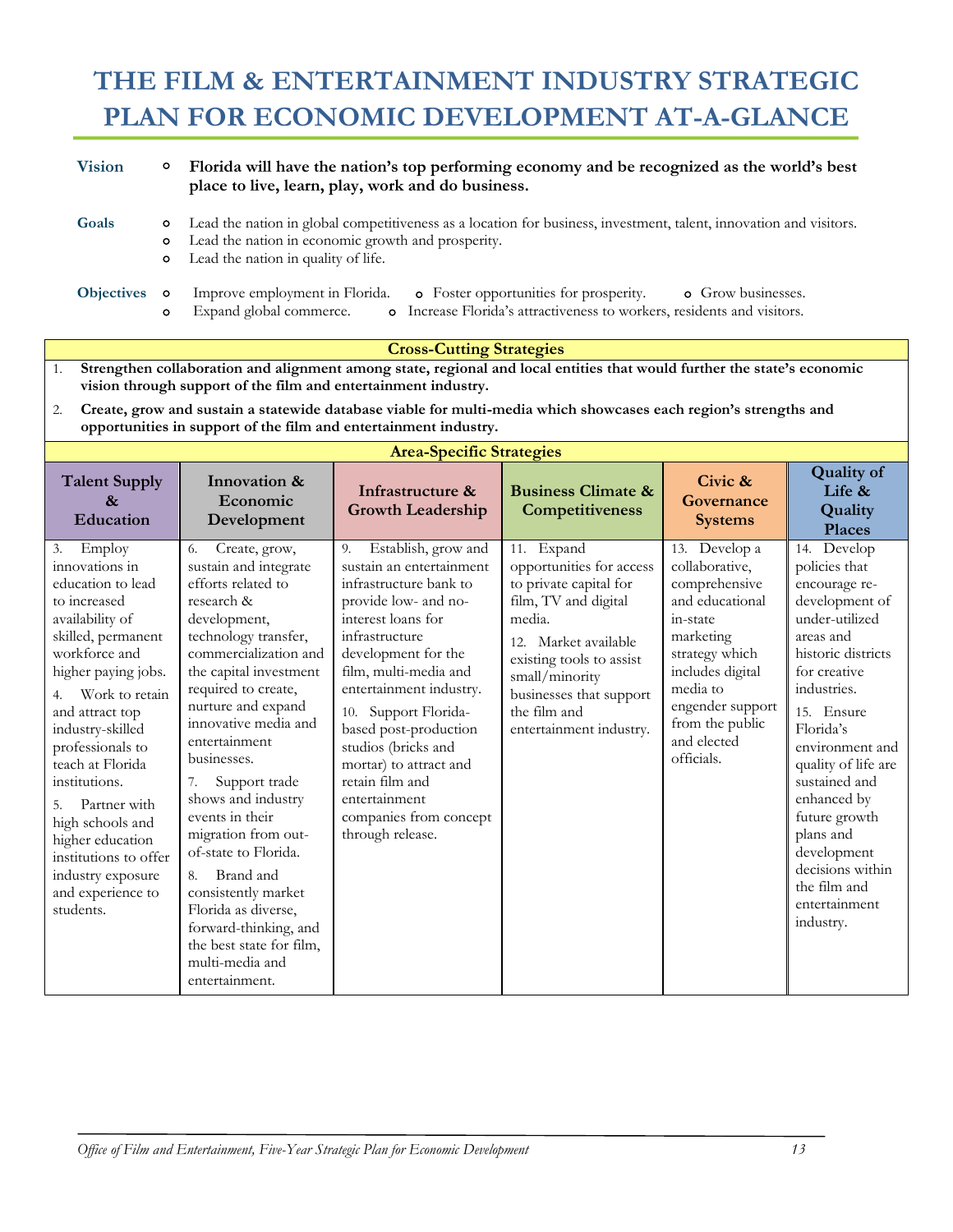# **Film & Entertainment Industry Cross-Cutting Priority Strategies**

Currently within Florida, there are more than 60 local film offices that market their areas and provide on-the-ground assistance to production companies working within their jurisdictions. These local offices are autonomous, and are uniquely operated, funded and structured. While each entity certainly has its advantages, there is no "one-stop-shop" for permitting in Florida. This can be burdensome to production companies if a project spans multiple jurisdictions, as they would need to work with multiple local offices to obtain proper permissions. If they plan to use a filming location owned by the state (e.g., a state road, prison, bridge, park), a permit must be obtained from the relevant state agency, each of which have their own permitting structure. This process can be confusing and cumbersome for productions.

These strategies will require many years to accomplish. Beginning with conceptualization and design to full realization of implementation which most likely will extend beyond the five years covered in this initial plan. As the business community within the film and entertainment industry works toward aligning their efforts, the OFE will support these strategies in the following ways.

**1. Strengthen collaboration and alignment among state, regional and local entities that would further the state's economic vision through support of the film and entertainment industry.**

*State OFE Tactics:* 

- Create a strategic plan that will direct OFE's role in supporting the business community within the film and entertainment industry.
- Work in partnership with Enterprise Florida, Inc. (EFI) to educate local economic development organizations and other partners about the OFE and its services.
- Enhance and increase OFE's role as a liaison between private sector film and production businesses with state and local agencies to acquire proper permits in a timely manner.

#### **2. Create, grow and sustain a statewide database viable for multi-media which showcases each region's strengths and opportunities in support of the film and entertainment industry.**

*State OFE Tactic:*

Support and market the statewide database.

In addition to the two cross-cutting strategies, the plan identifies 13 strategies that are aligned with the Florida Chamber Foundation's Six Pillars of Florida's Future Economy™. This is an important distinction, as many of Florida's state, local, public and private organizations have based their planning efforts on this framework.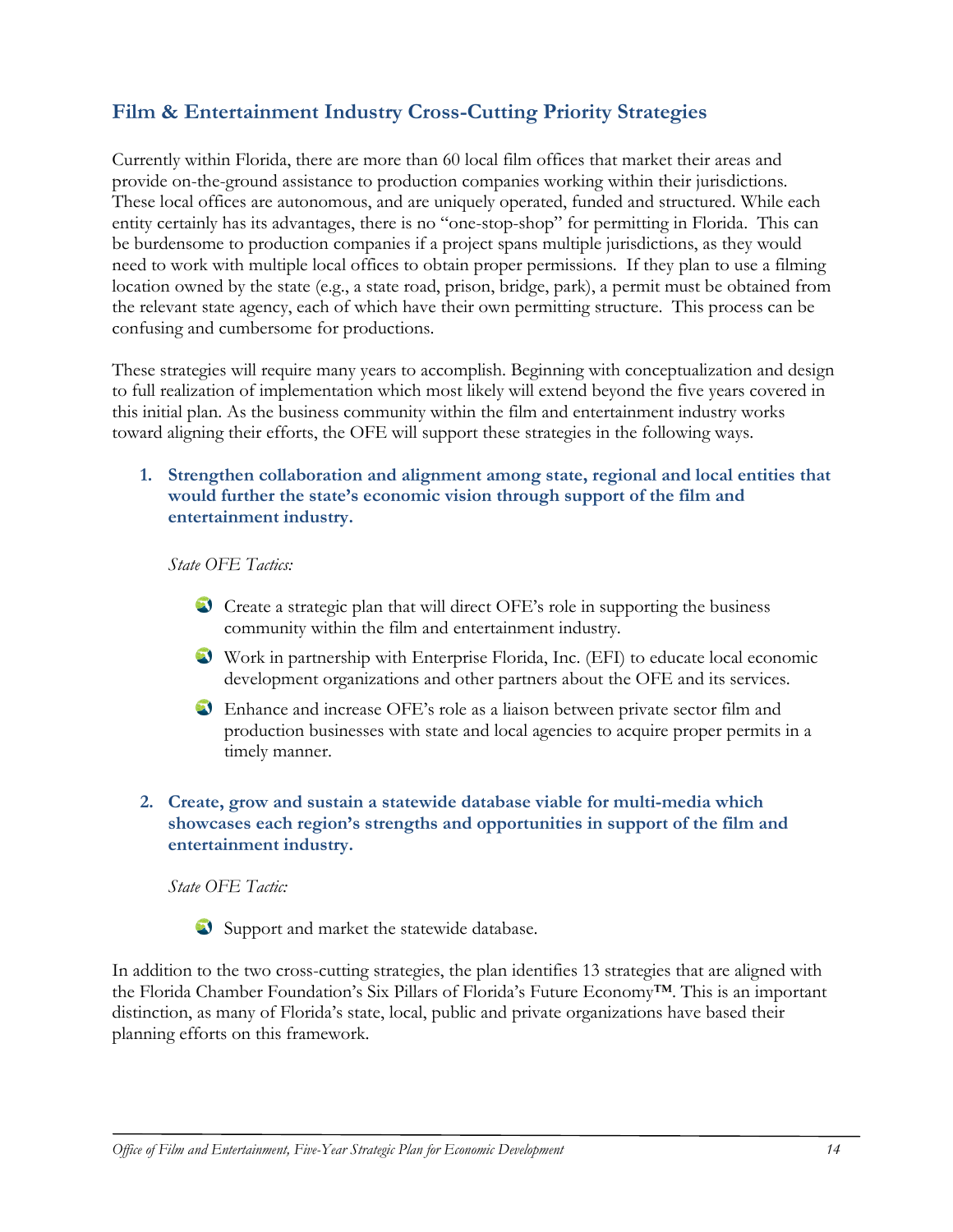# **Talent Supply & Education**

*Leading the nation in student performance and market-relevant workforce skills | Strategies 3—5* 

A skilled workforce and healthy talent supply chain are critical to growing and sustaining any industry. Florida is fortunate to be home to many highly experienced industry professionals who work all over the globe. With an eye to the future workforce, Florida has many excellent film, television and digital media educational programs and institutions. For example, Florida State University College of Motion Picture Arts was ranked #17<sup>"</sup> in the *Hollywood Reporter's* Top 25 Film Schools in the World list, while Ringling College of Art and Design ranked #23<sup>ii</sup>. The University of Central Florida's Interactive Entertainment Academy was ranked #2iv in the *Princeton Review*'s Top 10 Graduate Schools for Video Game Design Study (2011), and Full Sail University has been touted as home to one of the five Best Music Programs in the country.

Despite these accolades, Florida has struggled to retain industry-focused talent. For example, 71.4 percent of 2010 graduates from the FSU Film School moved to Los Angeles or New York and are currently employed in the motion picture industries there. The following strategies focus on the necessary steps to retain and attract a high-caliber workforce in Florida.

#### **3. Employ innovations in education to lead to increased availability of skilled, permanent workforce and higher paying jobs.**

#### *State OFE Tactic:*

Partner with Florida's universities and Workforce Florida, Inc. to create a partnership between educational institutions and industry businesses to develop workforce solutions and to produce and retain skilled workers.

#### **4. Work to retain and attract top industry-skilled professionals to teach at Florida institutions.**

#### *State OFE Tactics:*

- Collaborate with Florida's universities to include available career openings for talent within the film, entertainment and production industry through an interface with the Employ Florida Marketplace.
- Work with Enterprise Florida, Inc. and Workforce Florida, Inc. to develop, support and promote efforts to encourage partnerships between businesses/productions and educational institutions.

#### **5. Partner with high schools and higher education institutions to offer industry exposure and experience to students.**

#### *State OFE Tactic:*

Support and market early career path outreach to engage Florida's K-12 students in future industry-related opportunities.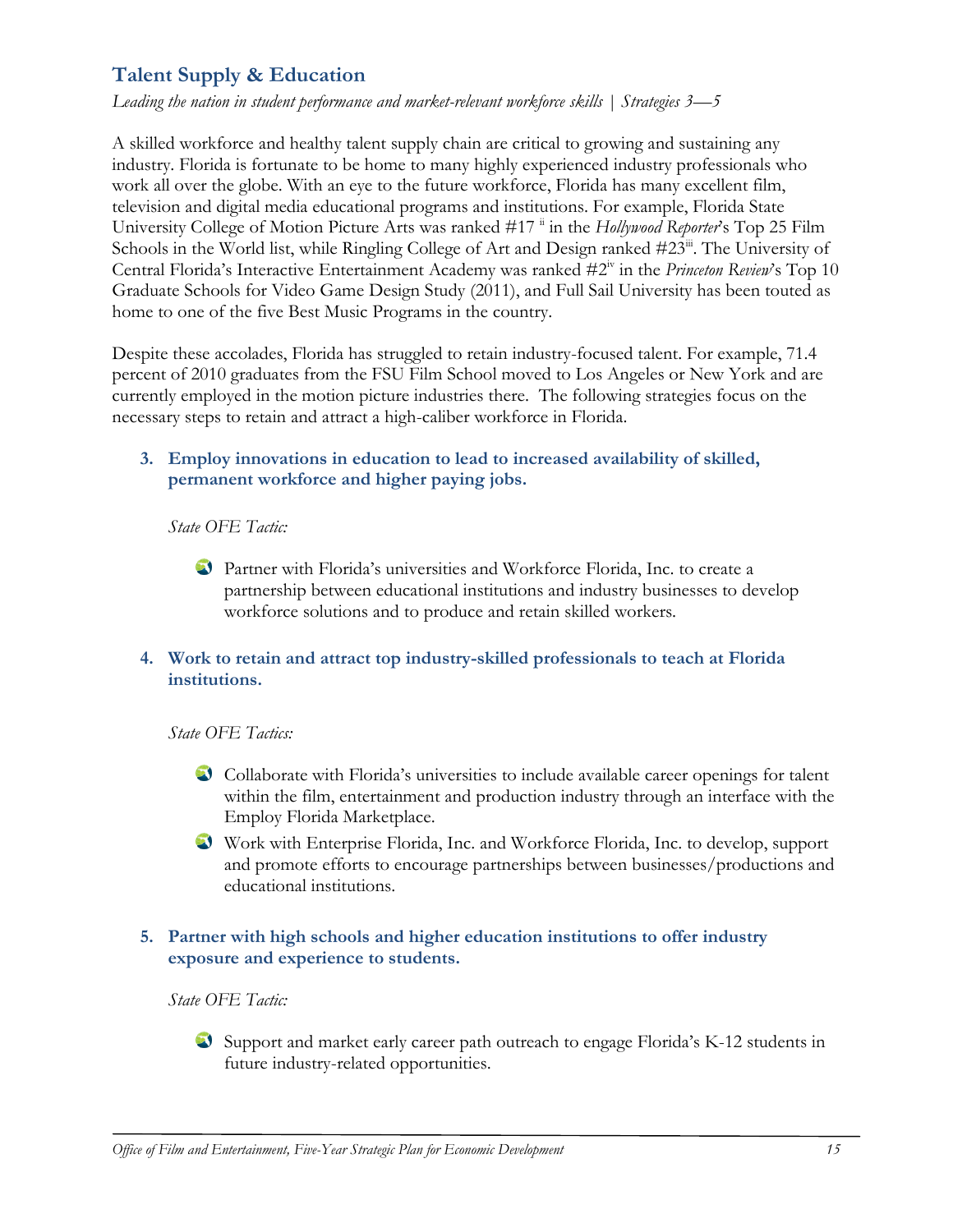## **Innovation & Economic Development**

*Diversifying Florida's economy and expanding national and global markets | Strategies 6—8* 

Over the last decade the growth and success of the digital media industry has been staggering. Florida has been successful in attracting digital media companies like Electronic Arts and Firebrand Games to open their doors here. Florida is striving to continue to attract and retain this type of business, and other ancillary businesses that support them, in the hopes of fostering the "next big thing". This is necessary in order to stay ahead of competitors in the ability to recognize and attract emerging digital media, film and entertainment sectors.

Florida's economic regions need to develop a portfolio of regional talent and innovation clusters in which Florida can be a national or global leader. Clusters – geographic concentrations of interconnected businesses, skilled labor, suppliers, service providers and other institutions in a particular field – tend to organize at regional levels. These are important because they sell goods and services outside of a state or region, bringing income into an economy. National studies have shown that successful clusters are associated with increased rates of business formation and growth, higher wages, greater productivity and more rapid cycles of innovation.

**6. Create, grow, sustain and integrate efforts related to research and development, technology transfer, commercialization and the capital investment required to create, nurture and expand innovative media and entertainment businesses.** 

*State OFE Tactics:*

- Support private investment in research, development and production of media projects.
- Connect film and entertainment industry research in universities with the Florida Institute for Commercialization of Public Research to commercialize the "next big thing" in the film, entertainment and production industry.

#### **7. Support trade shows and industry events in their migration from out-of-state to Florida.**

#### *State OFE Tactic:*

Work with Enterprise Florida, Inc. to support matchmaking sessions with international suppliers and Florida-based film and production firms.

#### **8. Brand and consistently market Florida as diverse, forward-thinking, and the best state for film, multi-media and entertainment.**

*State OFE Tactic:*

Work with Enterprise Florida, Inc. and VISIT FLORIDA to create a coordinated branding effort to communicate Florida's assets that would also appeal to international film makers and producers.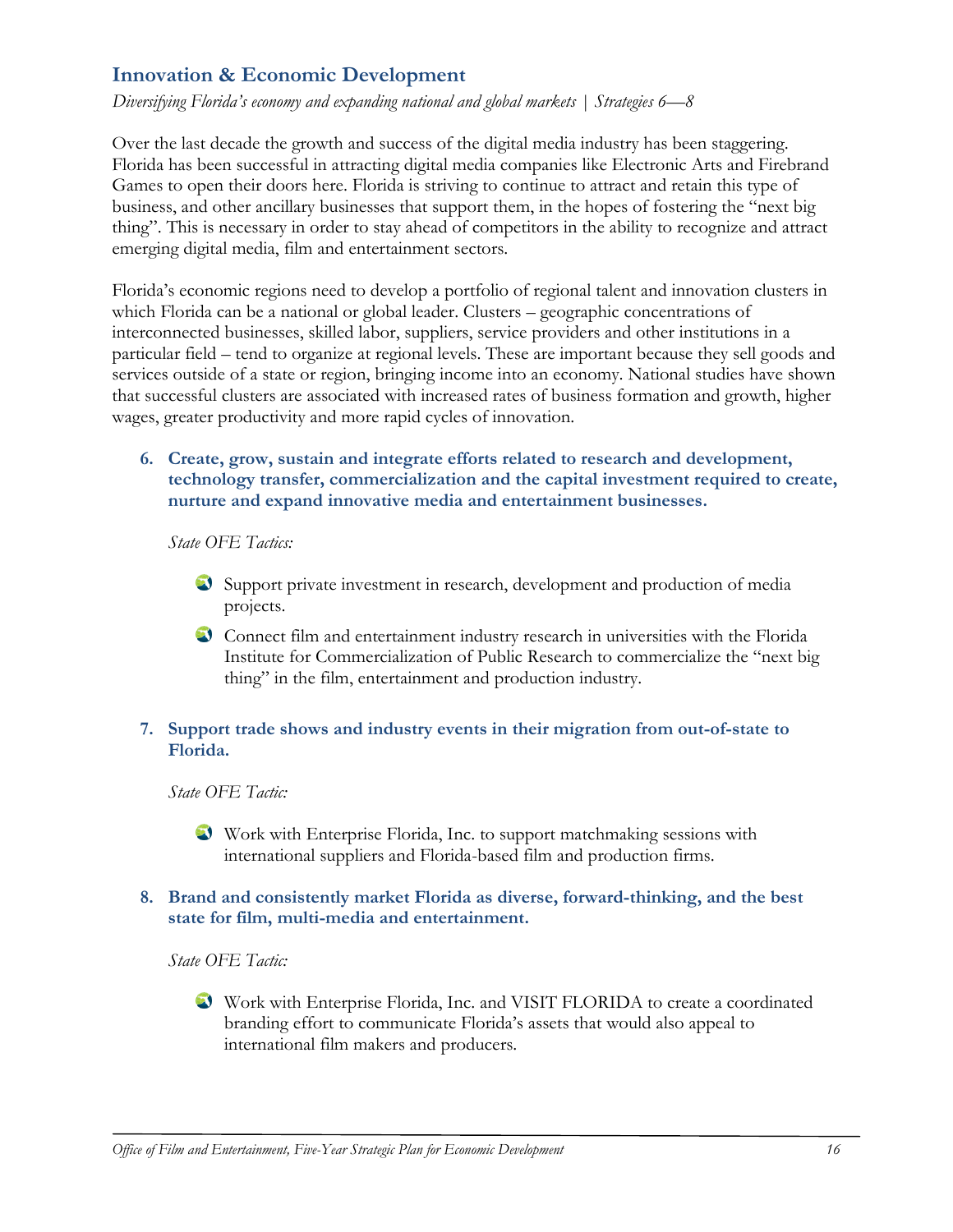# **Infrastructure & Growth Leadership**

*Modernizing Florida's infrastructure and growth decisions to support a competitive economy and high quality of life | Strategies 9—10* 

Film, entertainment, digital media and production companies evaluate several factors when deciding where to relocate or create a new business. Investors consider proximity to landmarks, competent workforce and available resources relevant qualities. There are intangibles as well; one of the most important being how efficient the roads, rails and seaways are carrying out their tasks. Infrastructure investments have been a key driver of Florida's economy for centuries, from the early ports and trails to the major rail lines to Interstate highways and airports today.

Florida has the luxury of being home to many successful permanent production facilities such as Universal Studios in Orlando. These facilities offer permanent jobs and have a significant impact on the economy in Florida. However, much of the production activity that takes place in Florida is location based and is, therefore, short term. Permanent production facilities ("bricks and mortar") can attract more projects to the state with a longer life span. Quality infrastructure combined with a competitive business climate will increase homegrown production activity as well as attract foreign companies.

- **9. Establish, grow and sustain an entertainment infrastructure bank to provide low- and no-interest loans for infrastructure development for the film, multi-media and entertainment industry.**
- **10. Support Florida-based post-production studios (bricks and mortar) to attract and retain film and entertainment companies from concept through release.**

#### *State OFE Tactics:*

- Continue to work with Florida's Department of Management Services for access to lists of existing facilities (government or privately owned) available for industry use.
- Work with state and local governments to support businesses seeking to locate or build permanent film, production and post-production facilities in Florida.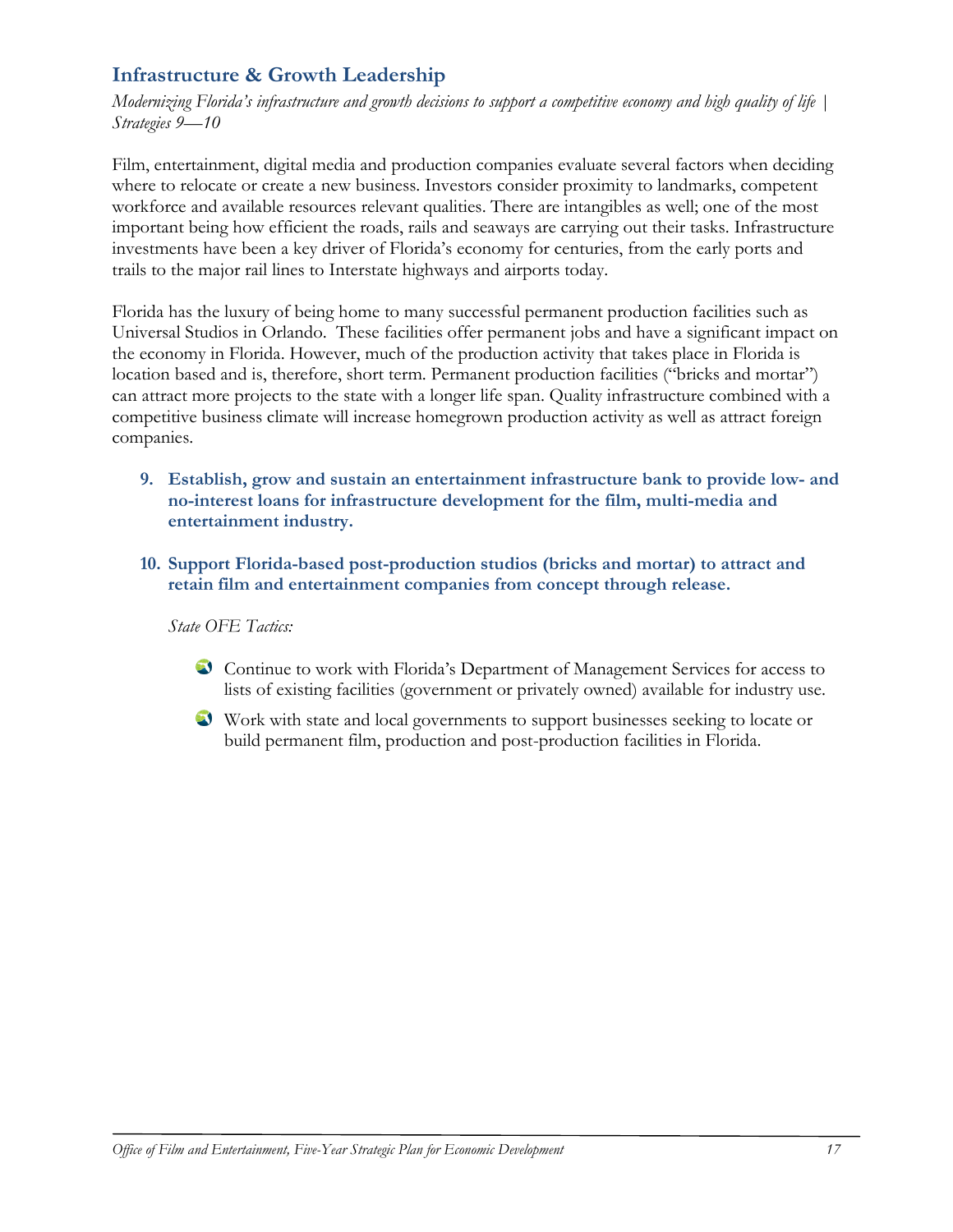## **Business Climate & Competitiveness**

*Developing the nation's leading business climate and customer-focused support services | Strategies 11—12* 

Florida has many assets to promote a strong inveterate industry, including the third largest talent base in the country (according to SAG/AFTRA), year-round sunshine, moderate temperatures and a wide array of natural settings. It also boasts a lucrative incentive program with great mutual benefits for private companies as well as the state itself. However, competition with neighboring states is increasing. Georgia and Louisiana, for example, offer similar geographic assets, strong business climates and incentives designed to attract and retain production activity.

Additionally, the state's permit structure has long been viewed as one of the most challenging in the nation. Business licensing and permitting processes are constantly changing and vary from region to region. Confusing, complex permitting and licensing structures will not entice business owners and investors to relocate and start new productions in the state. This is especially burdensome for small and minority businesses, which account for 99 percent of all businesses and 76 percent of all private sector jobs in Florida. To address the constraints on capital accessibility, state and local governments should adopt policies that encourage private capital investment in businesses within the film and entertainment industry.

#### **11. Expand opportunities for access to private capital for film, TV and digital media.**

*State OFE Tactics:*

- Work to improve and build on existing programs to be more competitive on a national level.
- Encourage private investment in Florida film, TV and digital media.
- $\bullet$  Market available existing programs for film, entertainment and production businesses to access capital.
- Improve contractual reporting to be more business-friendly while meeting all statutory requirements.

#### **12. Market available existing tools to assist small/minority businesses that support the film and entertainment industry.**

*State OFE Tactics:*

- Use Spanish-speaking resources to liaison with Hispanic companies.
- Evaluate incentives to prioritize based on proven business models in addition to high growth areas.
- Identify and market existing programs that assist small and minority businesses in the industry.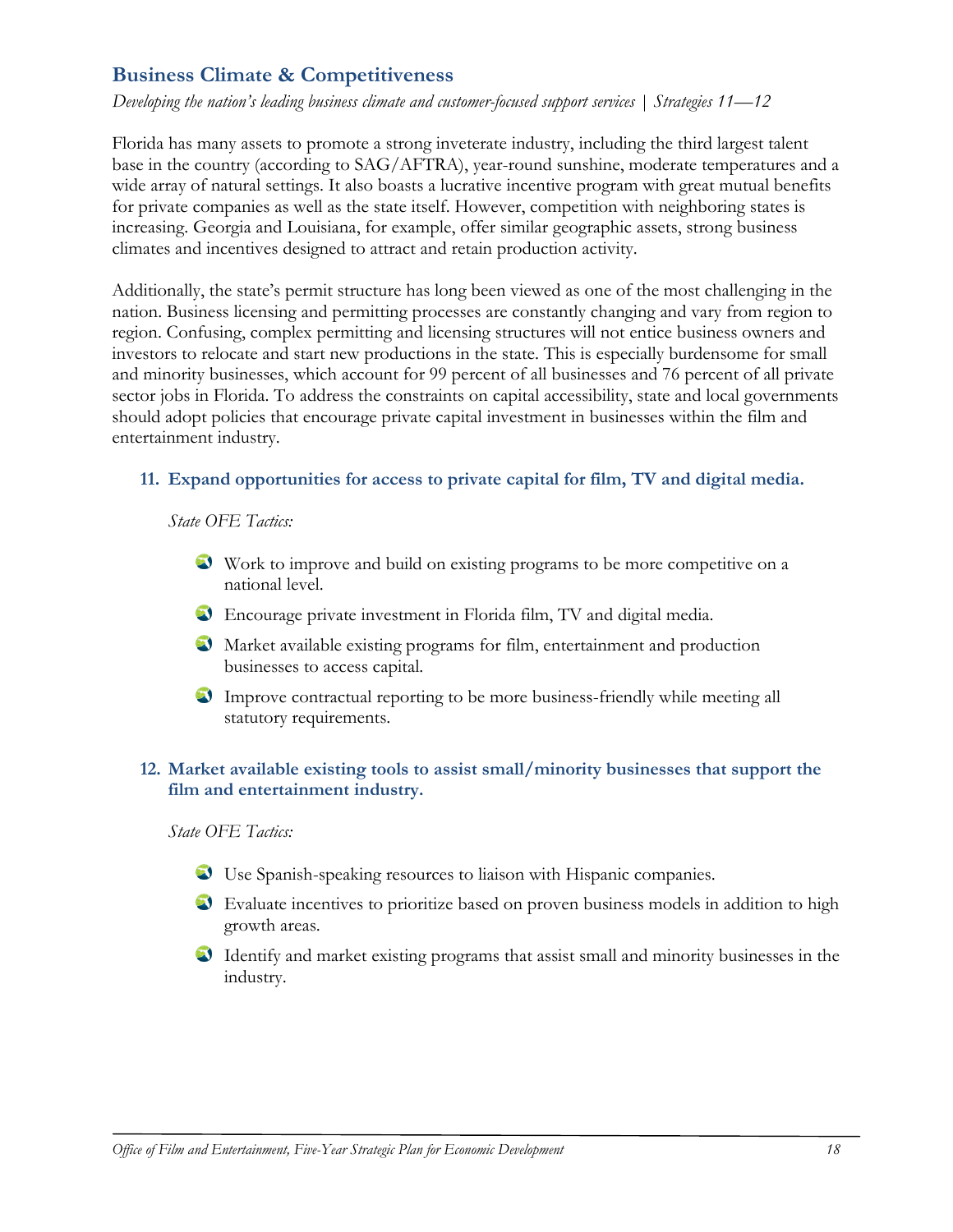# **Civic & Governance Systems**

*Creating strong partnerships to meet Florida's economic development goals | Strategy 13* 

Florida's competitiveness is tied to whether the state's civic and governance systems can function in an efficient, predictable and proactive manner. Most economic development opportunities today require collaboration among multiple agencies at all levels of government. Strategic statewide partnerships, such as interagency cooperation toward similar aspirational goals, will expedite processes to determine and ensure economic development.

To become number one in the film and entertainment industry, Florida will need effective, coordinated and collaborative partnerships – among the private, public and nonprofit sectors; among local, regional and statewide organizations; and among organizations responsible for business development, workforce, education, research and development and other related areas. Although Florida does not have a "one stop shop" for film and production projects, the individual commissions work together to tackle big issues facing the state. To increase the quantity and quality of productions in Florida, local film and entertainment representatives will need to seek additional opportunities for collaboration and alignment.

As the state's businesses in the film and entertainment industry strive for increased collaboration, the OFE will assist by supporting those initiatives.

#### **13. Develop a collaborative, comprehensive and educational strategy which includes digital media to engender support from the public and elected officials.**

*State OFE Tactics:*

- Seek opportunities for collaboration among local film offices and commissions.
- Support the private film, digital media, TV and production companies in Florida.
- Assist local commissions with in-state marketing.
- Provide assistance and information to statewide, regional and local partnerships to educate public and elected officials about Florida's film and entertainment industry.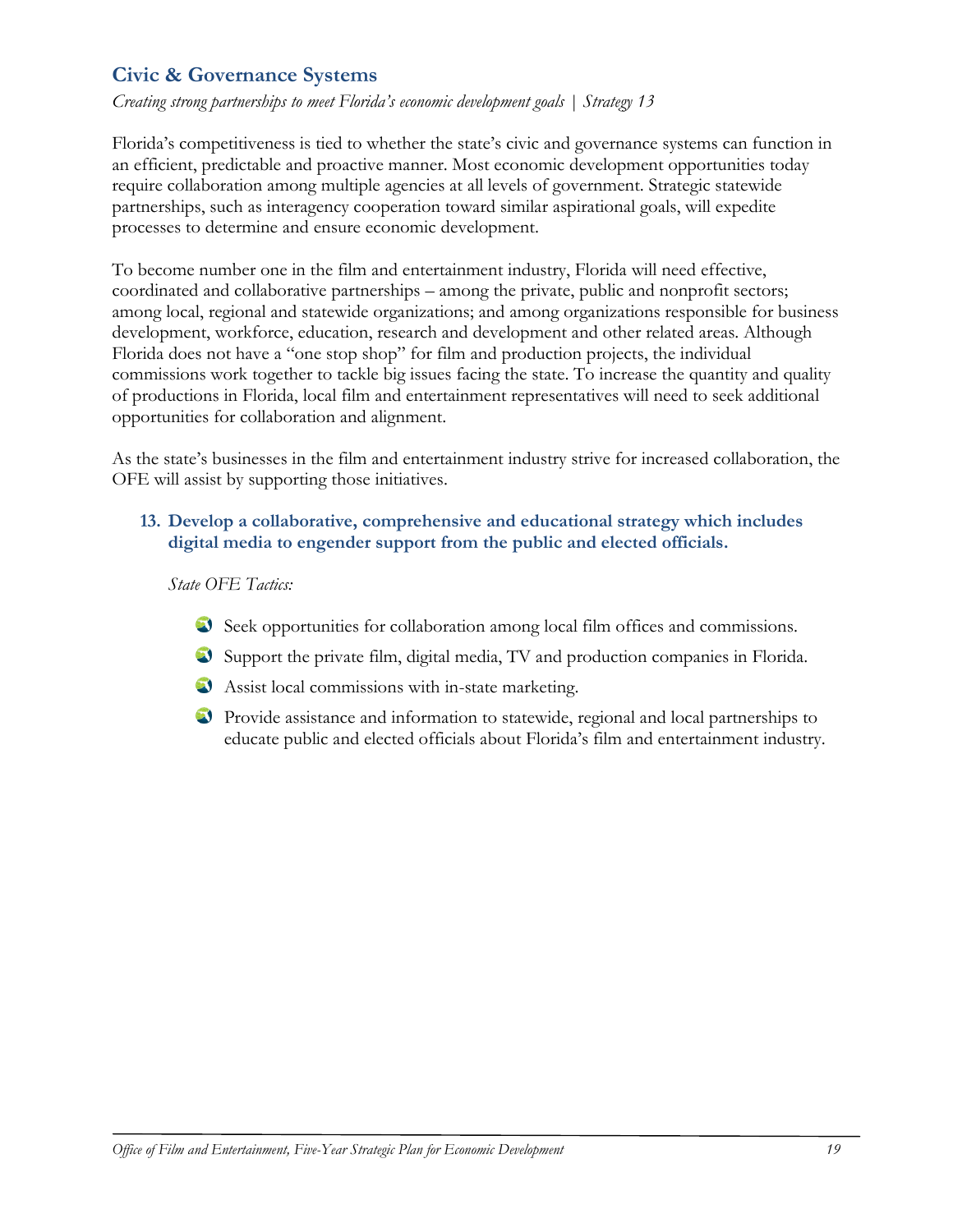# **Quality of Life & Quality Places**

*Providing the nation's leading communities of choice to live, learn, work and play | Strategies 14—15* 

All of Florida's residents have the opportunity to enjoy the many natural assets the Sunshine State has to offer: a variety of environmental settings, gentle temperatures and a strong arts and culture community. Additionally, workers within Florida's film and entertainment sector boast higher-thanaverage yearly salaries. In 2011, the average annual wage for workers in the film and entertainment industry was \$65,398, exceeding the state's 2011 annual average wage for all industries of \$42,311 by 54.6 percent<sup>v</sup>. Initial steps have been taken to attract and promote production activity in underutilized and rural areas in Florida.

Florida's quality of life and quality places can help the state to stand out in the global competition for talent, visitors and investment. To address these long-term goals, the state should create safe and stable communities with affordable housing, well-defined cities, an efficient transportation systems, high density of businesses and customers and educational opportunities.

#### **14. Develop policies that encourage re-development of under-utilized areas and historic districts for creative industries.**

*State OFE Tactic:*

Support and market the state's Underutilized Areas Bonus for rural and urban areas.

**15. Ensure Florida's environment and quality of life are sustained and enhanced by future growth plans and development decisions within the film and entertainment industry.**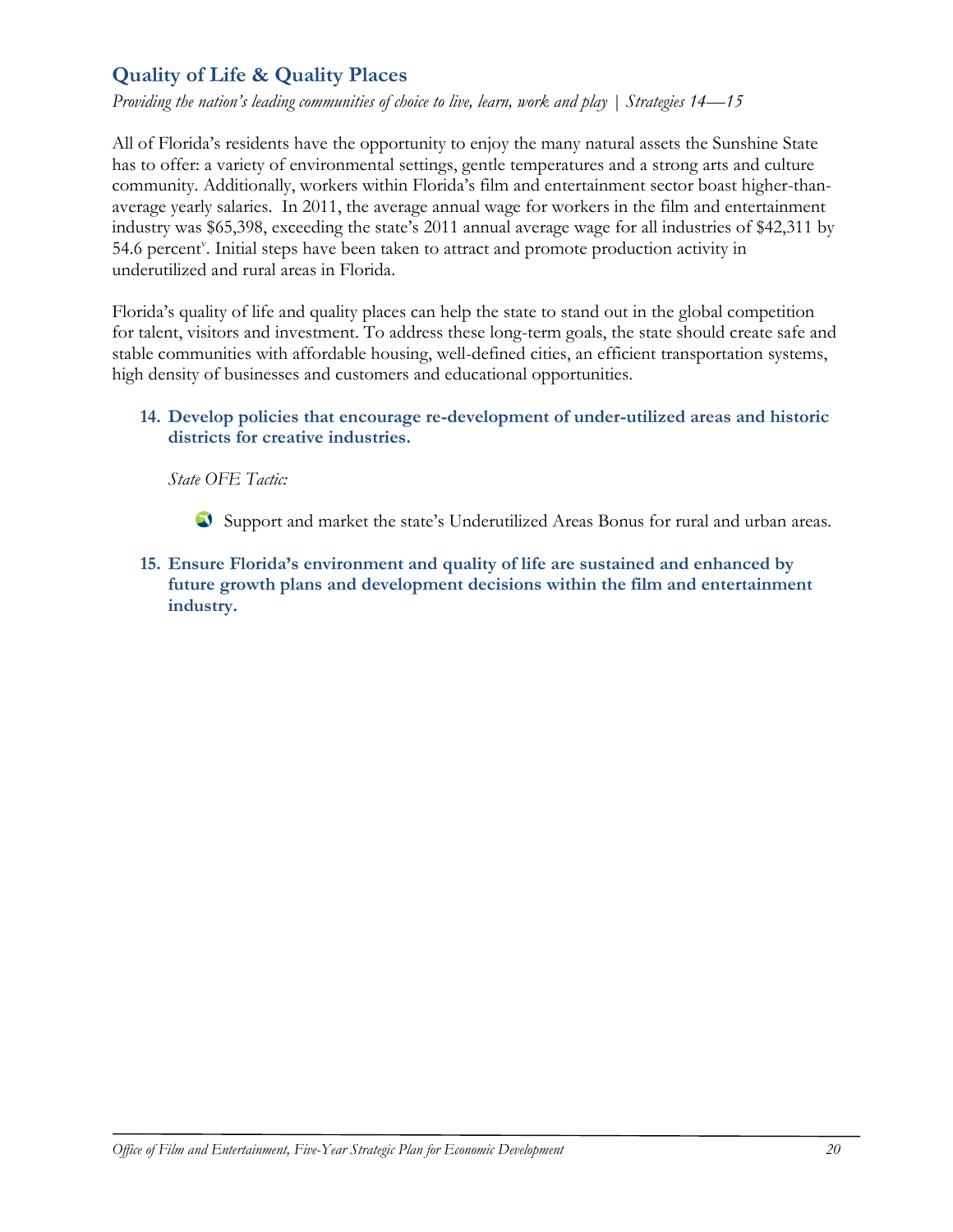As the support entity for the film and entertainment industry, the OFE provides assistance and resources to facilitate the expansion and growth of the industry in Florida. One of the main goals for the OFE is to lead Florida in global competitiveness as a location for business, investment, talent, innovation and visitors by attracting production and digital media companies to start businesses in Florida. Successful productions can spark direct and indirect job growth, infrastructure development and draw film-induced tourists to the state. The main performance measures for the OFE are the number of productions assisted that resulted in business and employment, and to increase the number of productions that reached fruition by two percent annually. This measure is a performance driver directly related to the program goal of attracting entertainment-related productions to Florida and the efficacy of the OFE's assistance in contributing to business growth and employment in the film and entertainment industry in Florida.

**Office of Film and Entertainment Performance Measure:** Number and percentage increase in productions assisted by the Office of Film and Entertainment resulting in business and employment in Florida.

| <b>Baseline</b><br>FY 2012-2013 | FY 2013-2014 | FY 2014-2015 | FY 2015-2016 | FY 2016-2017 | FY 2017-2018 |
|---------------------------------|--------------|--------------|--------------|--------------|--------------|
| $295/2\%$                       | $301/2\%$    | 308/2%       | 315/2%       | 322/2%       | 329/2%       |

# **BUDGET RECOMMENDATIONS**

The Office of Film and Entertainment's annual budget is allocated each legislative session by the Florida Legislature. Therefore, the only financial data available are for the current State Fiscal Year, and the projected operating budget moving forward is yet to be determined. This figure does not include the salaries for the five full-time employees.

| <b>Budget</b>                   | 2012-2013 | 2013-2014  | 2014-2015  | 2015-2016  | 2016-2017  |
|---------------------------------|-----------|------------|------------|------------|------------|
| Salaries and Benefits           | \$463,559 | <b>TBD</b> | <b>TBD</b> | <b>TBD</b> | <b>TBD</b> |
| Other Personnel Services        | \$93,767  | <b>TBD</b> | <b>TBD</b> | <b>TBD</b> | <b>TBD</b> |
| <b>Operating Expenses</b>       | \$149,691 | <b>TBD</b> | <b>TBD</b> | TBD        | <b>TBD</b> |
| <b>Contractual Services</b>     | \$153,983 | <b>TBD</b> | <b>TBD</b> | <b>TBD</b> | <b>TBD</b> |
| <b>Operating Capital Outlay</b> | \$2,559   | <b>TBD</b> | <b>TBD</b> | TBD        | <b>TBD</b> |
| <b>TOTAL</b>                    | \$863,559 | $- -$      | --         | $ -$       |            |